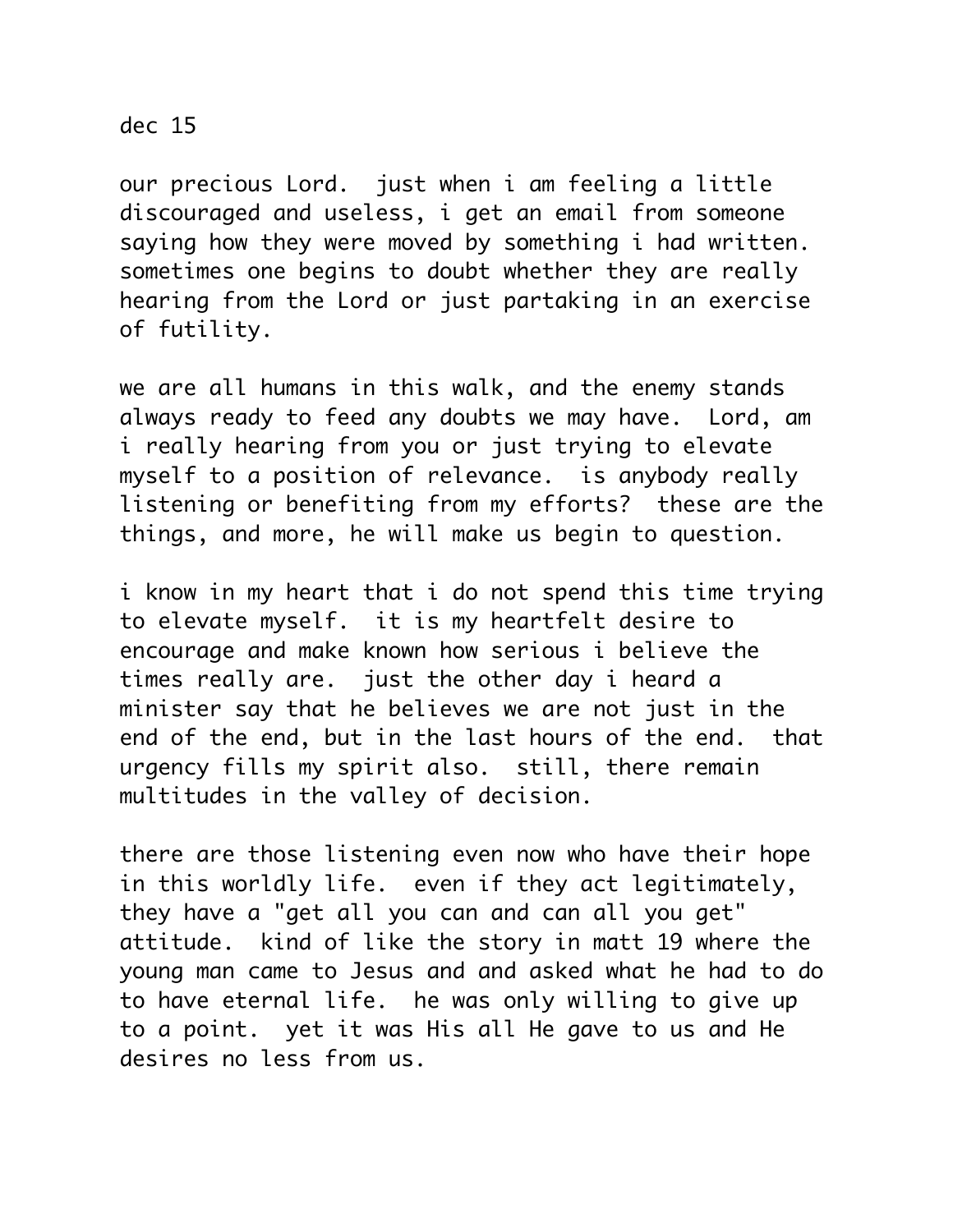some live a life and know is it not pleasing or acceptable to our Father. "let him who stole steal no longer, but rather let him labor, working with his hands what is good, that he may have something to give him who has need. let no corrupt word proceed out of your mouth, but what is good for necessary edification, that it may impart grace to the hearers." eph 4:28-29

it is the word of God alone that can cut to the quick and convict one of sin, and of righteousness, and of judgment. He knows the thoughts and intents of our hearts. we cannot compare ourselves or our actions to another saying, "we are not as bad as, or we are better than". the only time that may be relevant is in the judgment. we hope to escape that.

now is the "age of grace". a span when God has made plain to all His intent from the beginning of creation. "for I know the thoughts that I think toward you, says the Lord, thoughts of peace and not of evil, to give you a future and a hope." jer 29:11 our Lord Jesus drank the cup of God's wrath so we would not have to. did He partake of it so we could continue with our normal habits? no! "He must increase, but i must decrease." john 3:30

it is the little foxes that spoil the vine. it is that sin which does so easily beset us. it is us believing that we can keep one foot in this world and one foot in the other. we cannot! either we are "all in" or "all out". we cannot straddle the fence. "I know your works, that you are neither cold nor hot. I could wish you were cold or hot. so then, because you are lukewarm, and neither cold nor hot, I will vomit you